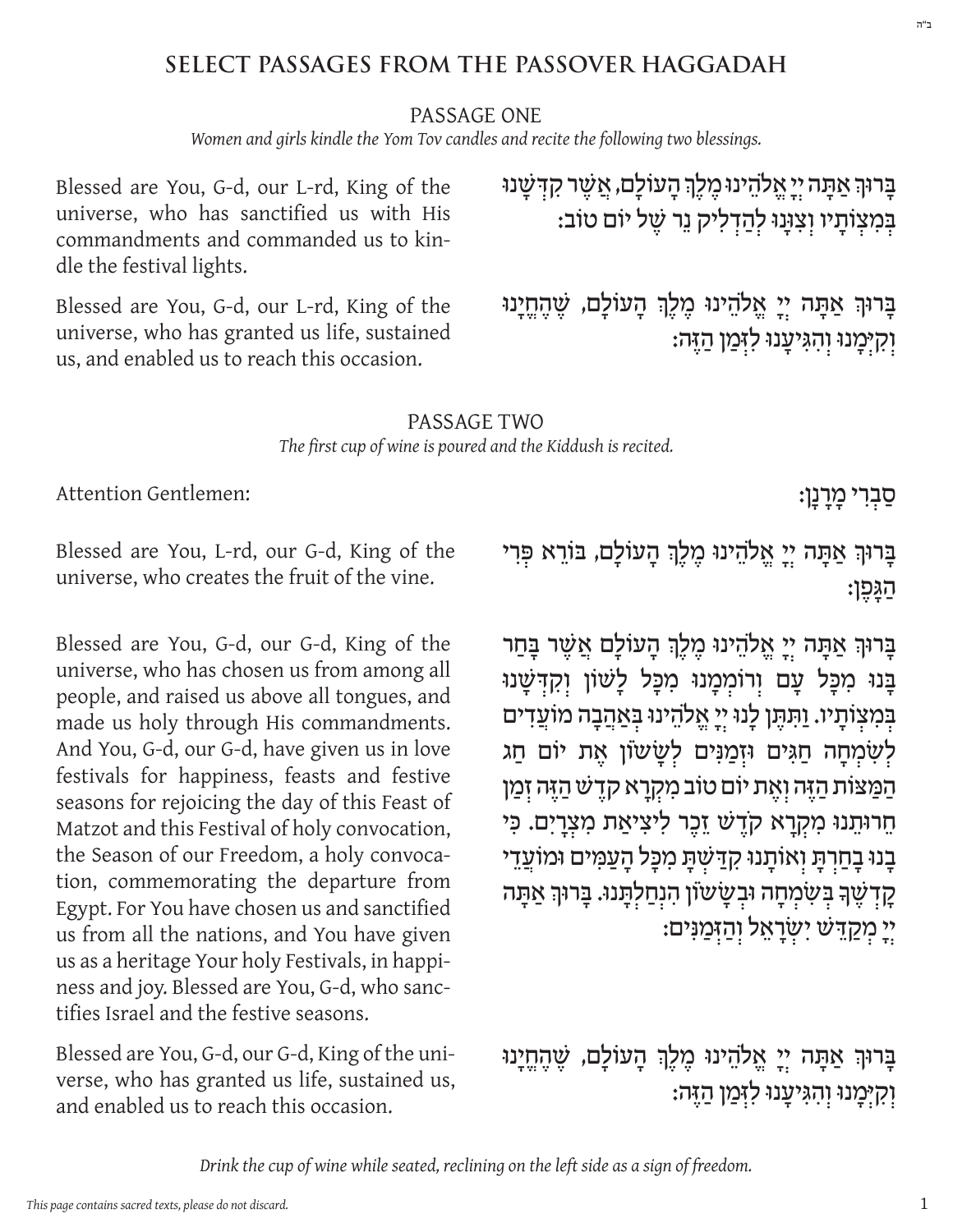#### PASSAGE THREE

*Take the karpas vegetable from the seder plate, dip it into salt water, recite the following blessing, and eat it.*

Blessed are You, L-rd, our G‑d, King of the universe, who creates the fruit of the earth.

ַ בְּרוּךְ אַתָּה יִי אֱלֹהֵינוּ מֶלֶךְ הָעוֹלָם, בּוֹרֵא פִּרִי הָ אֲ דָ מָ ה:

#### PASSAGE FOUR

*Pour a second cup of wine, just like the first (but do not drink it at this point). We will recite the story "over" this cup.*

What makes this night different from all [other] nights? On all nights we need not dip even once, on this night we do so twice! On all nights we eat chametz or matzah, and on this night only matzah. On all nights we eat any kind of vegetables, and on this night maror! On all nights we eat sitting upright or reclin-ְ מַ ה ּנִ ׁש ְ ּתַ ּנָ ה הַ ּלַ ילָ ה הַ ּזֶ ה מִ ּכָ ל הַ ּלֵ ילֹות. שֶׁבְּכַל הַלֵּילוֹת אֵין אַנוּ מַטִבִּילִין אֲפִילוּ פַּעַם ּאֶחָת, הַלַּיְלָה הַזֶּה שָׁתֵּי פִּעֲמִים: שֶׁבְּכָל הַלֵּילוֹת אָנוּ אוֹכְלִין חָמֵץ אוֹ מַצָּה, ְהַ ּלַ ילָ ה הַ ּזֶ ה ּכֻ ּלֹו מַ ּצָ ה: שֵׁבָּכַל הַלֵּילוֹת אַנוּ אוֹכִלִין שִׁאָר יְרָקוֹת, הַלַּיְלָה הַ ּזֶ ה מָ רֹור: שֶׁבָּכַל הַלֵּילוֹת אֲנוּ אוֹכִלְין בֵּין יוֹשָׁבִין וּבֵין

ing, and on this night we all recline!

מִסֻבִּין, הַלַּיְלָה הַזֶּה כְּלָנוּ מִסְבִּין:

#### PASSAGE FIVE

We were slaves to Pharaoh in Egypt, and the L-rd, our G‑d, took us out from there with a strong hand and with an outstretched arm. If the Holy One, blessed be He, had not taken our fathers out of Egypt, then we, our children and our children's children would have remained enslaved to Pharaoh in Egypt. Even if all of us were wise, all of us understanding, all of us knowing the Torah, we would still be obligated to discuss the exodus from Egypt; and everyone who discusses the exodus from Egypt at length is praiseworthy.

ְ עֲבָדִים הָיִינוּ לְפַרְעֹה בִּמְצְרָיִם, וַיּּוֹצִיאֵנוּ יִיָ ּאֱלֹהֵינוּ מִשָּׁם בְּיָד חֲזָקָה וּבִזְרֹעַ נִטוּיָה. וְאִלּוּ ֿלֹא הֹוֹצִיא הַקֲדוֹשׁ בַּרוּךְ הוּא אֶת אֲבוֹתֵינוּ מִמְצְרָיִם, הַרֵי אָנוּ וּבָנֵינוּ וּבְנֵי בָנֵינוּ מְשָׁעָבָדִים הַיִּינוּ לְפַרְעֹה בִּמְצְרַיִם. וַאֲפִילוּ כְּלֵנוּ חֲכָמִים כְּלָנוּ נְבוֹנִים כְּלָנוּ יוֹדְעִים אֶת הַתּוֹרָה מִצְוָה עַלֵינוּ לְסַפֵּר בִּיצִיאַת מִצְרָיִם. וְכָל הַמַּרְבֵּה לְסַפֵּר בִּיצִיאַת מִצְרַיִם הֲרֵי זֶה מִשָּׁבָּח: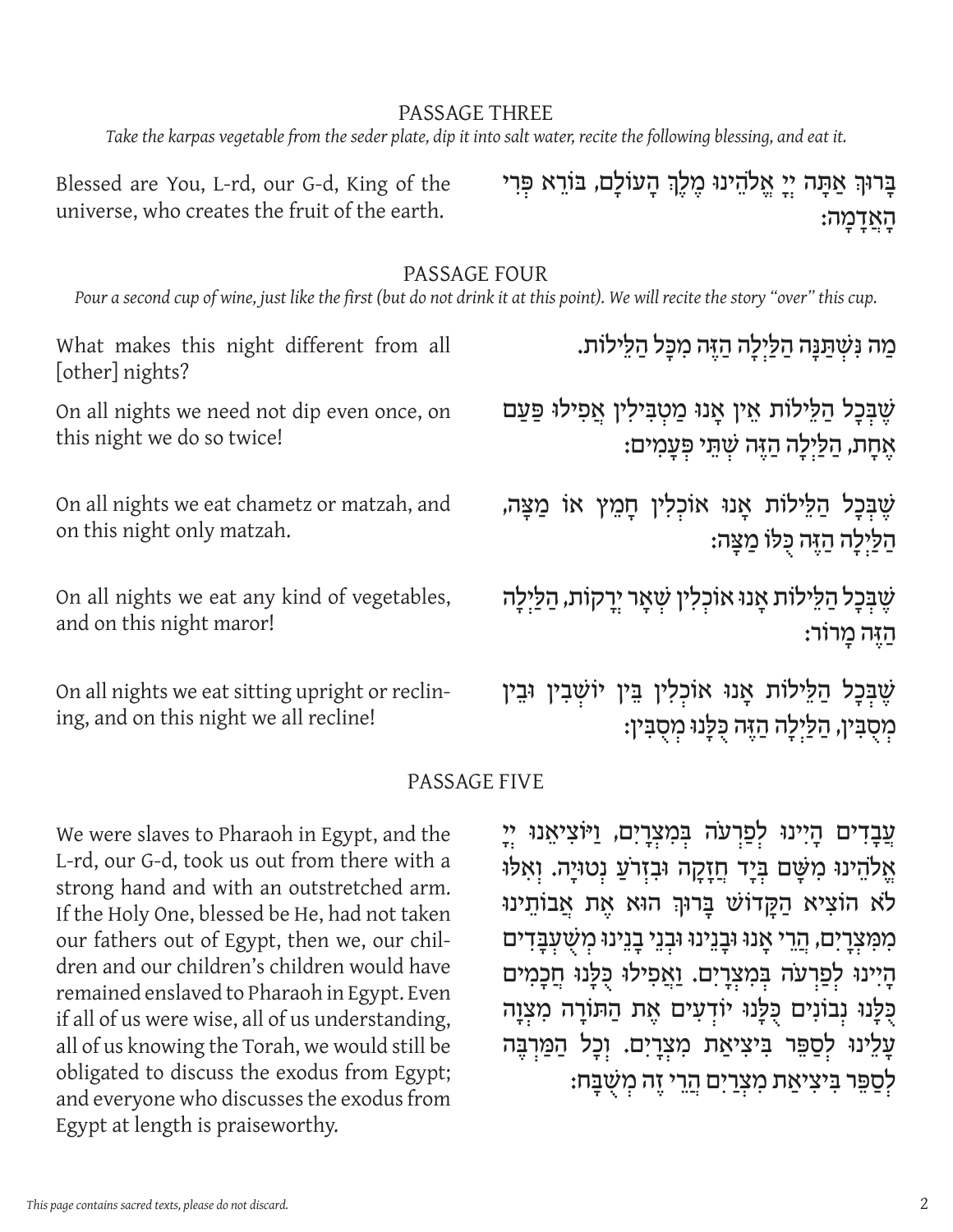אֲרַמִּי אֹבֵד אָבִי וַיֵּרֶד מִצְרַיִמָה וַיָּגָר שָׁם בִּמְתֵי מְעָט, וַיְהִי שָׁם לְגוֹי גָּדוֹל עַצוּם וַרַב: וַיַּרִעוּ אֹתָנוּ הַמִּצְרִים וַיְעַנּוּנוּ וַיִהְנוּ עָלֵינוּ עֲבוֹדָה קַ שָׁה: וַנִּצְעַק אֶל יְיָ אֱלֹהֵי אֲבוֹתֵינוּ, וַיִּשְׁמַע יִי אֶת קֹלֵנוּ וַיַּרָא אֶת עֲנְיֵנוּ וְאֶת עֲמָלֵנוּ וְאֶת לַחֲצֵנוּ: וַיּוֹצִאֵנוּ יְיָ מִמִּצְרַיִם בְּיָד חֲזָקָה וּבִזְרֹעַ **יְנְסוּיָה וּבְמֹרָא גַּדוֹל וּבְאֹתוֹת וּבְמֹפְתִים**:

#### PASSAGE SIX

Rabban Gamliel used to say: Whoever does not discuss the following three things on Passover has not fulfilled his duty, namely: Passover (the Passover-sacrifice), Matzah (the unleavened bread) and Maror (the bitter herbs).

The Aramean wished to destroy my father; and he went down to Egypt and sojourned there, few in number; and he became there a nation - great and mighty and numerous.The Egyptians treated us badly and they made us suffer, and they put hard work upon us.The L-rd took as out of Egypt with a strong hand and an outstretched arm, and with a great manifestation, and with signs and wonders.

Passover - the Passover-lamb that our fathers ate during the time of the Beit Hamikdash - for what reason [did they do so]? Because the Omnipresent passed over our fathers' houses in Egypt, as it is said: "You shall say, It is a Passover-offering to the L-rd, because He passed over the houses of the children of Israel in Egypt when He struck the Egyptians with a plague, and He saved our houses. And the people bowed and prostrated themselves."

This Matzah that we eat for what reason? Because the dough of our fathers did not have time to become leavened before the King of the kings of kings, the Holy One, blessed be He, revealed Himself to them and redeemed them. Thus it is said: "They baked Matzahcakes from the dough that they had brought out of Egypt, because it was not leavened; for they had been driven out of Egypt and could not delay, and they had also not prepared any [other] provisions."

This maror that we eat for what reason? Be-

ַרַבָּן גַּמְלִיאֵל הָיָה אוֹמֵר, כָּל שֶׁלֹּא אַמַר שִׁלֹשַׁה ּדְבָרִים אֵלּוּ בַּפֶּסַח לֹא יָצָא יְדֵי חוֹבָתוֹ, וְאֵלּוּ הֵן:

ּפֶ סַ ח. מַ ּצָ ה. ּומָ רֹור:

פֶּסַח שֶׁהָיוּ אֲבוֹתֵינוּ אוֹכְלִים בִּזְמַן שֵׁבֵּית הַמִּקְדָּשׁ הָיָה קַיָּם עַל שׁוּם מָה. עַל שׁוּם ׁשֶ ּפָ סַ ח הַ ּקָ דֹוׁש ּבָ רּוְך הּוא עַ ל ּבָ ּתֵ י אֲ בֹותֵ ינּו בִּמְצְרַיִם. שֶׁנֵאֱמַר, וַאֲמַרְתֵּם זֶבַח פֵּסַח הוּא לַיִי אֲשֶׁר פְּסַח עַל בָּתֵי בְנֵי יִשְׂרָאֵל בִּמִצְרַיִם בְּנָגְפּוֹ אֶת מְצְרַיִם וְאֶת בַּתֵּינוּ הִצִּיל וַיִּקֹד הַעֲם **וַיִּשְׁתַּחֲוּוּ**:

מַצָּה זוּ שֶׁאֲנוּ אוֹכְלִים עַל שׁוּם מַה. עַל שׁוּם ְ יָשֶׁלֹּא הִסְפִּיק בְּצֵקָם שֶׁל אֲבוֹתֵינוּ לְהַחֲמִיץ עַד שֶׁנִּגְלָה עֲלֵיהֶם מֶלֶךְ מַלִ*בִי* הַמְּלַכִים הַקַּדוֹשׁ ַ בְּרוּךְ הוּא וּגְאַלַם. שֶׁנֵאֲמַר, וַיֹּאפוּ אֶת הַבַּצֵק אֲשֶׁר הוֹצִיאוּ מִמְּצְרַיִם עָגֹּת מַצּוֹת כִּי לֹא חָמֵץ כִּי גֹרָשׁוּ מִמְצְרַיִם וְלֹא יָכְלוּ לְהָתְמַהְמֵהַ וְגַם צֵדַה לֹא עַשׂוּ לַהֵם:

ַמְרוֹר זֶה שֶׁאֲנוּ אוֹכְלִים עַל שׁוּם מַה. עַל שׁוּם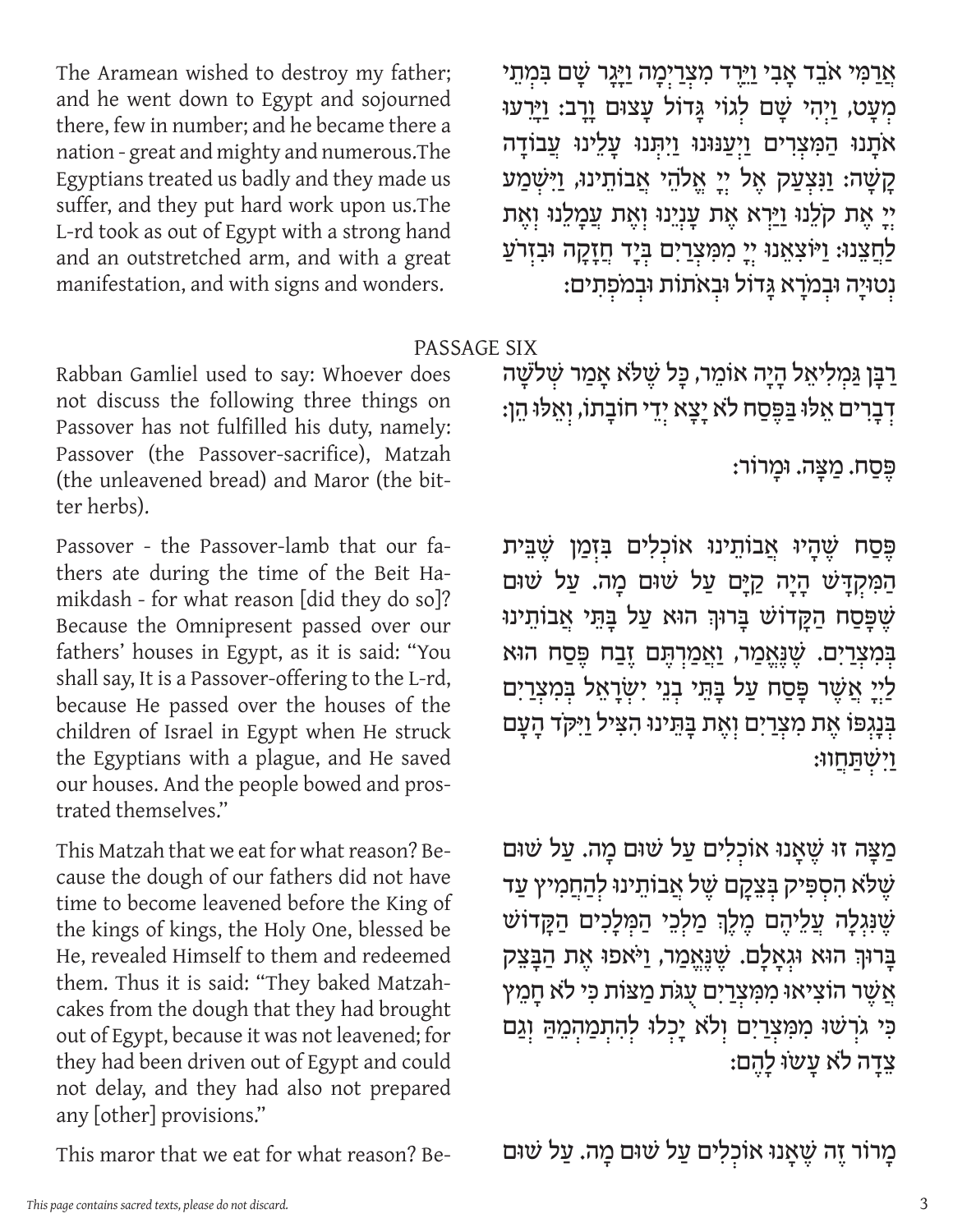ּשֶׁמֵרְרוּ הַמִּצְרִים אֶת חַיֵּי אֲבוֹתֵינוּ בִּמְצִרָיִם. ּשֶׁ וָ מֵמֵ מֵ מַיֵּיהֶ הַיֵּהֶ הַיֹּבֹדָה<br>שֶׁ גָּאֱמַר, וַיְמָרְרוּ אֶת חַיֵּיהֶם בַּעֲבֹדָה בְּחֹמֶר וּבְלְבֵנִים וּבְכָל עֲבֹדָה בַּשֲׂדֵה אֵת כַּל ִי עֲבֹדָתָם אֲשֶׁר עֲבִדוּ בָהֶם בִּפְרֶךְ:

PASSAGE SEVEN

Thus it is our duty to thank, to laud, to praise, to glorify, to exalt, to adore, to bless, to elevate and to honor the One who did all these miracles for our fathers and for us. He took us from slavery to freedom, from sorrow to joy, and from mourning to festivity, and from deep darkness to great light and from bondage to redemption. Let us therefore recite before Him Halleluyah, Praise G‑d!

cause the Egyptians embittered our fathers' lives in Egypt, as it is said: "They made their lives bitter with hard service, with mortar and with bricks, and with all manner of service in the field; all their service which they

made them serve with rigor."

Halleluyah - Praise G‑d! Offer praise, you servants of the L-rd; praise the Name of the L-rd. May the L-rd's Name be blessed from now and to all eternity. From the rising of the sun to its setting, the L-rd's Name is praised. The L-rd is high above all nations, His glory is over the heavens. Who is like the L-rd, our G‑d, who dwells on high yet looks down so low upon heaven and earth! He raises the poor from the dust, He lifts the needy from the dunghill, to seat them with nobles, with the nobles of His people. He restores the barren woman to the house, into a joyful mother of children. Halleluyah - praise G‑d.

When Israel went out of Egypt, the House of Jacob from a people of a foreign language, Judah became His holy one, Israel His dominion. The sea saw and fled, the Jordan turned backward. The mountains skipped like rams, the hills like young sheep. What is with you, O sea, that you flee; Jordan, that you turn backward? Mountains, why do you skip like rams; you hills, like young sheep? From before the Master, Who created the earth, from

לִפִיכָךְ אֲנַחְנוּחַיָּבִים לְהוֹדוֹת לְהַלֵּל לְשַׁבֵּחַ לְפָאֵר לְרוֹמֵם לְהַדֵּר לִבָרֵךְ לְעַלֵּה וּלְקַלֵּם לְמִי שֶׁעֲשָׂה לַאֲבוֹתֵינוּ וְלַנוּ אֶת כַּל הַנִּסִּים הַאֲלוּ. הוֹצִיאַנוּ מֵעַבְדוּת לְחֵרוּת, מִיָּגוֹן לְשָׂמִחָה, וּמֵאֵבֶל לִיּוֹם ְ טֹוֹב, וּמֵאֲפֵלַה לְאוֹר גַּדוֹל, וּמִשָּׁעָבּוּד לִגְאִלַּה, וְנֹאמַר לִפַנַיו הַלְלוּיַהּ:

ּהַלְלוּיָהּ הַלְלוּ עַבְדֵי יִיָ. הַלְלוּ אֶת שֵׁם יִיָ: יִהְי שֵׁם יִי מְבוֹרָךָ. מֵעַתָּה וְעַד עוֹלָם: מִמְזְרַח שֶׁמֶשׁ עַד מְבוֹאוֹ. מִהְלָּל שֵׁם יְיָ: רָם עַל כָּל גּוֹיִם יִיָ. עַל ּהַ שַּׁמַיִם כִּבוֹדוֹ: מִי כַּיִיַ אֱלֹהֵינוּ הַמַּגִבִּיהִי לָשָׁבֶת: הַמַּשְׁפִּילִי לִרְאוֹת בַּשַּׁמַיִם וּבַאֲרֶץ: מִקִימִי מֵעֲפָר דַל. מֵאַשָׁפֹּת יַרִים אֵבְיוֹן: לְהוֹשִׁיבִי עִם נְדִיבִים. עָם נְדִיבֵי עַמּוֹ: מוֹשִׁיבִי עֲקֶרֵת הַבַּיִת. אֵם הַבָּנִים שָׂמֵחָה. הַלְלוּיָהּ:

ִ בִּצֵאת יִשְׂרַאֵל מִמְצְרַיִם. בֵּית יַעֲקֹב מֵעַם לוֹעֵז: ְהָיָתָה יְהוּדָה לָקָדְשׁוֹ יְשָׂרָאֵל מַמְשָׁלוֹתָיו: הַיָּם רָאָה וַיָּנֹס. הַיַּרְדֵּן יִסֹב לְאָחוֹר: הֶהָרִים ַרְקְדוּ כְאֵילִים. גִּבָעוֹת כִּבְנֵי צֹאן: מַה לִּךְ הַיָּם ְ ּכִ י תָ נּוס. הַ ּיַ ר ְ ּדֵ ן ּתִ ּסֹב ל ְ אָ חֹור: הֶ הָ רִ ים ּתִ רְקדּו ּכְאֵילִים. גְּבַעוֹת כִּבְנֵי צֹאן: מִלְפְנֵי אֲדוֹן חוּלִי אָרֵץ. מִלְפְנֵי אֵלוֹהַ יַעֲקֹב: הַהֹפְכִי הַצוּר אֲגַם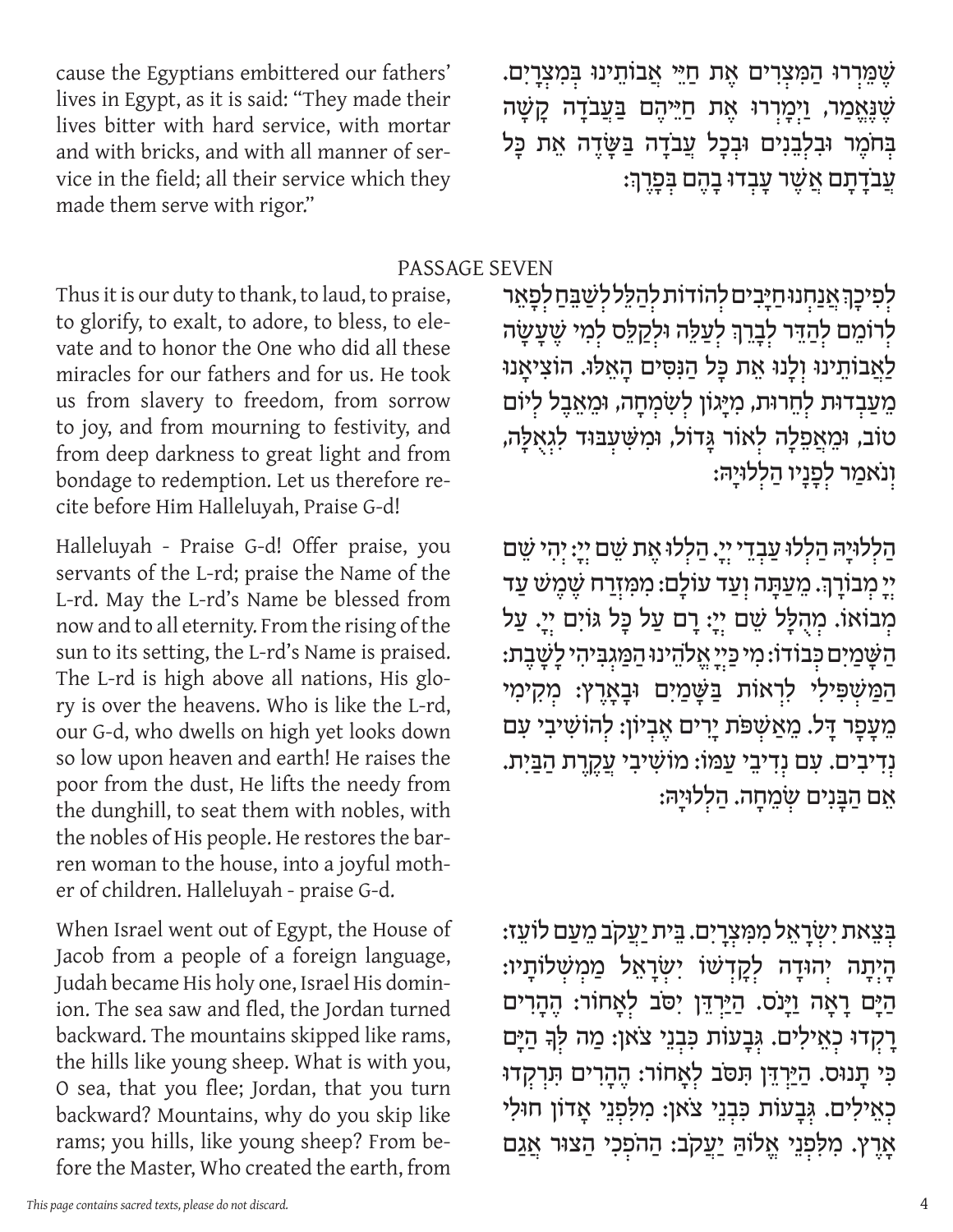מָיִם. חַלַּמִישׁ לִמַעִיִנוֹ מָיִם:

בְּרוּךְ אַתָּה יְיָ אֱלֹהֵינוּ מֵלֵךְ הַעוֹלַם, אֲשֵׁר **גְאָלָנוּ וְגָאַל אֶת אֲבוֹתֵינוּ מִמְּצְרַיִם, וְהָגִּיעֲנוּ** הַלַיִלָה הַזֶּה לֵאֱכָל בּוֹ מַצָּה וּמַרוֹר. כֵּן יִיָ אֱלֹהֵינוּ וֵ אלהֵי אֲבוֹתֵינוּ יַגִּיעֲנוּ לְמוֹעֲדִים וְלִרְגַלִים **אֲחֵרִים הַבָּאִים לִקְרַאתֵנוּ לְשַׁלוֹם, שִׂמֵחִים** בְּבְנְיַן עִירֶךְּ, וְשָׂשִׂים בַּעֲבוֹדָתֵךְּ, וְנֹאכַל שָׁם מִן הַ ּדָּבָהִים וּמִן הַפִּסָהִים אֲשֶׁר יַגִּיעַ דָּמָם עַל קִיר מִזְבַּחֵךְ לְרָצוֹן וְנוֹדֵה לְךָ שִׁיר חָדָשׁ עַל גִּאְלָתֵנוּ ּוְעַל פְּדוּת נַפְשֵׁנוּ: בַּרוּךְ אַתָּה יְיָ גַּאַל יְשָׂרָאֵל:

#### PASSAGE EIGHT

#### *Recite the following blessing, and drink the cup in the reclining position:*

Blessed are You, L-rd, our G‑d, King of the universe, who creates the fruit of the vine.

before the G‑d of Jacob, Who transforms the rock into a pond of water, the flint into a

Blessed are You, G-d, our G-d, King of the universe, who has redeemed us and redeemed our fathers from Egypt, and enabled us to attain this night to eat matzah and maror. So too, G‑d, our G‑d and G‑d of our fathers, enable us to attain other holidays and festivals that will come to us in peace with happiness in the rebuilding of Your city, and with rejoicing in Your service [in the Bet Hamikdash]. Then we shall eat of the sacrifices and of the Passover-offerings whose blood shall be sprinkled on the wall of Your altar for acceptance; and we shall thank You with a new song for our redemption and for the deliverance of our souls. Blessed are You, G‑d, who

fountain of water.

redeemed Israel.

ַ בְּרוּךְ אַתָּה יִיַ אֱלֹהֵינוּ מֶלֶךְ הַעוֹלַם בּוֹרֵא פִּרִי הַ ּגָ פֶ ן:

#### PASSAGE NINE

*Wash your hands for bread and recite the following blessing.*

Blessed are You, L-rd, our G‑d, King of the universe, who has sanctified us with His commandments and commanded us concerning the washing of the hands.

ַ בְּרוּךְ אַתָּה יִי אֱלֹהֵינוּ מֶלֶךְ הָעוֹלָם אֲשֶׁר קִדְּשָׁנוּ בְּמִצְוֹתַיו וְצִנְּנוּ עַל נְטִילַת יָדָיִם:

#### PASSAGE TEN

*Recite the following two blessings on matzah and then eat the matzah, reclining.*

Blessed are You, L-rd, our G‑d, King of the universe, who brings forth bread from the earth.

Blessed are You, L-rd, our G‑d, King of the

ְ ּבָ רּוְך אַ ּתָ ה ייָ אֱ ֹלהֵ ינּו מֶ לֶ ְך הָ עֹולָ ם הַ ּמֹוצִ יא לֶחֶם מִן הָאֲרֶץ:

ַ בְּרוּךְ אַתָּה יְיַ אֱלֹהֵינוּ מֶלֶךְ הָעוֹלָם אֲשֶׁר קִדְּשָׁנוּ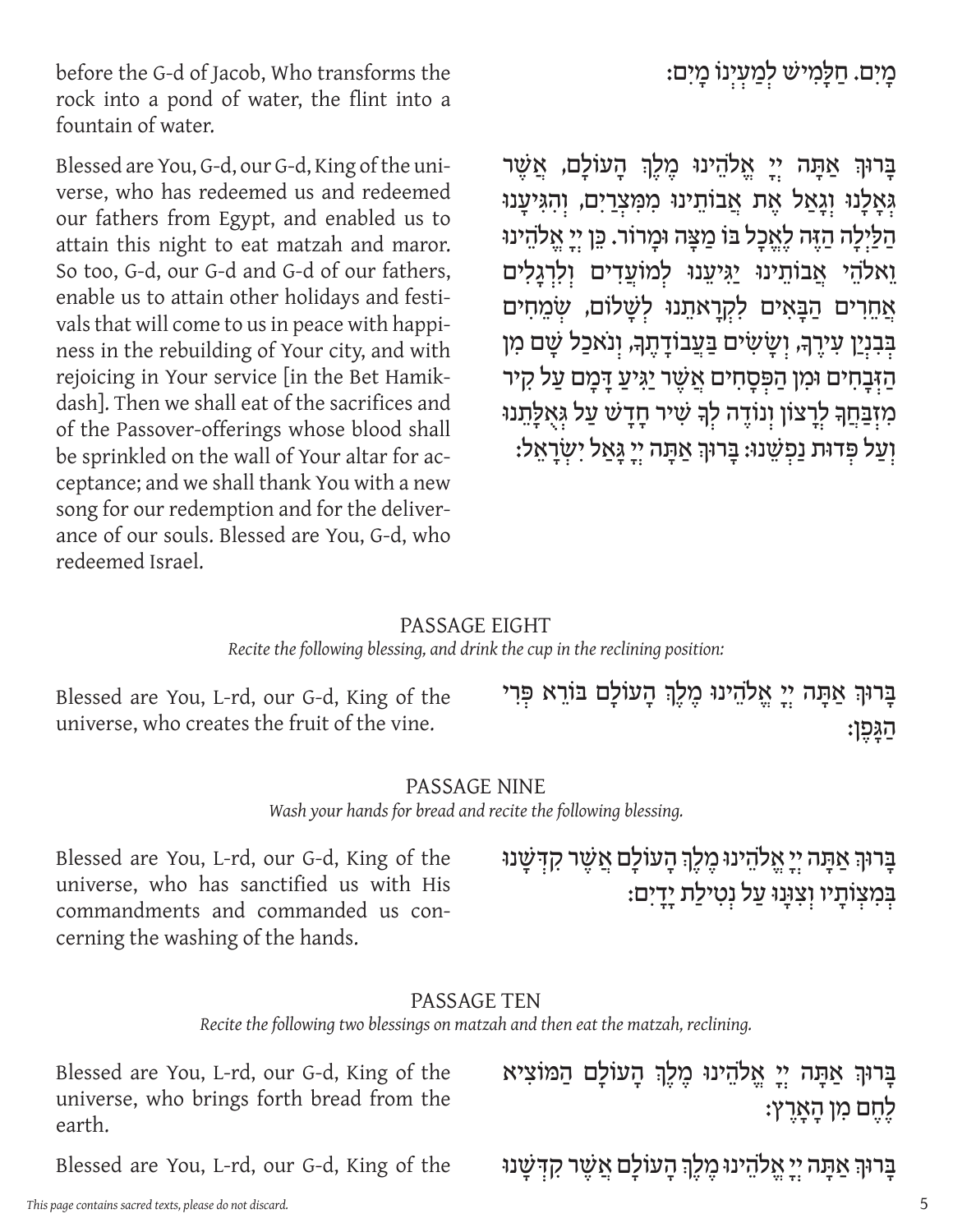בְּמִצְוֹתַיו וְצִוָּּנוּ עַל אֲכִילַת מַצַּה:

universe, who has sanctified us with His commandments and commanded us concerning the eating of Matzah.

#### PASSAGE ELEVEN

*Take the lettuce and/or horseradish. Dip into the charoset. Recite the following blessing and consume. No need to recline here.*

Blessed are You, L-rd, our G‑d, King of the universe, who has sanctified us with His commandments and commanded us con‑ cerning the eating of Maror.

# ַ בְּרוּךְ אַתָּה יִיַ אֱלֹהֵינוּ מֶלֶךְ הָעוֹלָם אֲשֶׁר קִדְּשָׁנוּ בְּמִצְוֹתַיו וְצִוּנוּ עַל אֲכִילַת מַרוֹר:

#### PASSAGE TWELVE

*Fill the third cup, like the first two. At this point we also pour Elijah's cup. Recite grace after meals.*

Blessed are You, L-rd, our G‑d, King of the universe, who, in His goodness, feeds the whole world with grace, with kindness and with mercy. He gives food to all flesh, for His kindness is everlasting. Through His great goodness to us continuously we d o not lack food, and may we never lack it, for the sake of His great Name. For He is a [benevolent] G‑d who feeds and sustains all, does good to all, and prepares food for all His creatures whom He has created, as it is said: You open Your hand and satisfy the desire of every living thing. Blessed are You L-rd, who provides food for all.

ַ בְּרוּךְ אַתָּה יִיַ אֱלֹהֵינוּ מֵלֵךְ הָעוֹלָם. הַזַּן אֶת הָעוֹלָם כְּלֹו, בְּטוּבוֹ בְּחֵן בְּחֶסֶד וּבְרַחֲמִים. הוּא נּוֹתֵן לֵחֵם לְכָל בַּשֵׂר כִּי לְעוֹלָם חַסְדּוֹ. וּבְטוּבוֹ הַגָּדוֹל תָמִיד לֹא חָסַר לָנוּ, וְאַל יֶחִסַר לָנוּ מָזוֹן לְעוֹלַם וַעֲד. בַּעֲבוּר שְׁמוֹ הַגַּדוֹל. כִּי הוּא אֵל ֿוַן וּמִפַרְנֵס לַכֹּל וּמֵטִיב לַכּל וּמֵכִין מָזוֹן לִכָל בְּרִיּוֹתֲיו אֲשֶׁר בַּרָא. כַּאֲמוּר פּוֹתֵחַ אֶת יַדֶךְ וּמַשְׂבִּיעַ לְכָל חַי רָצוֹן. בָּרוּךְ אַתָּה יִיָ הַזָּן אֶת הַ ּכֹל:

*The complete text for the Grace After Meals can be found in the prayer book or Haggadah.*

#### PASSAGE THIRTEEN *Recite the following blessing and drink the third cup, like the first two.*

Blessed are You, L-rd, our G‑d, King of the universe, who creates the fruit of the vine.

ַ בְּרוּךְ אֲתָה יִיַ אֱלֹהֵינוּ מֶלֶךְ הַעוֹלַם בּוֹרֵא פְּרִי הַ ּגָ פֶ ן:

### PASSAGE FOURTEEN

*Pour the fourth cup and recite Hallel.*

Not to us, L-rd, not to us, but to Your Name

לֹא לָנוּ יִי לֹא לָנוּ. כִּי לְשִׁמְךָ הֵן כַּבוֹד. עַל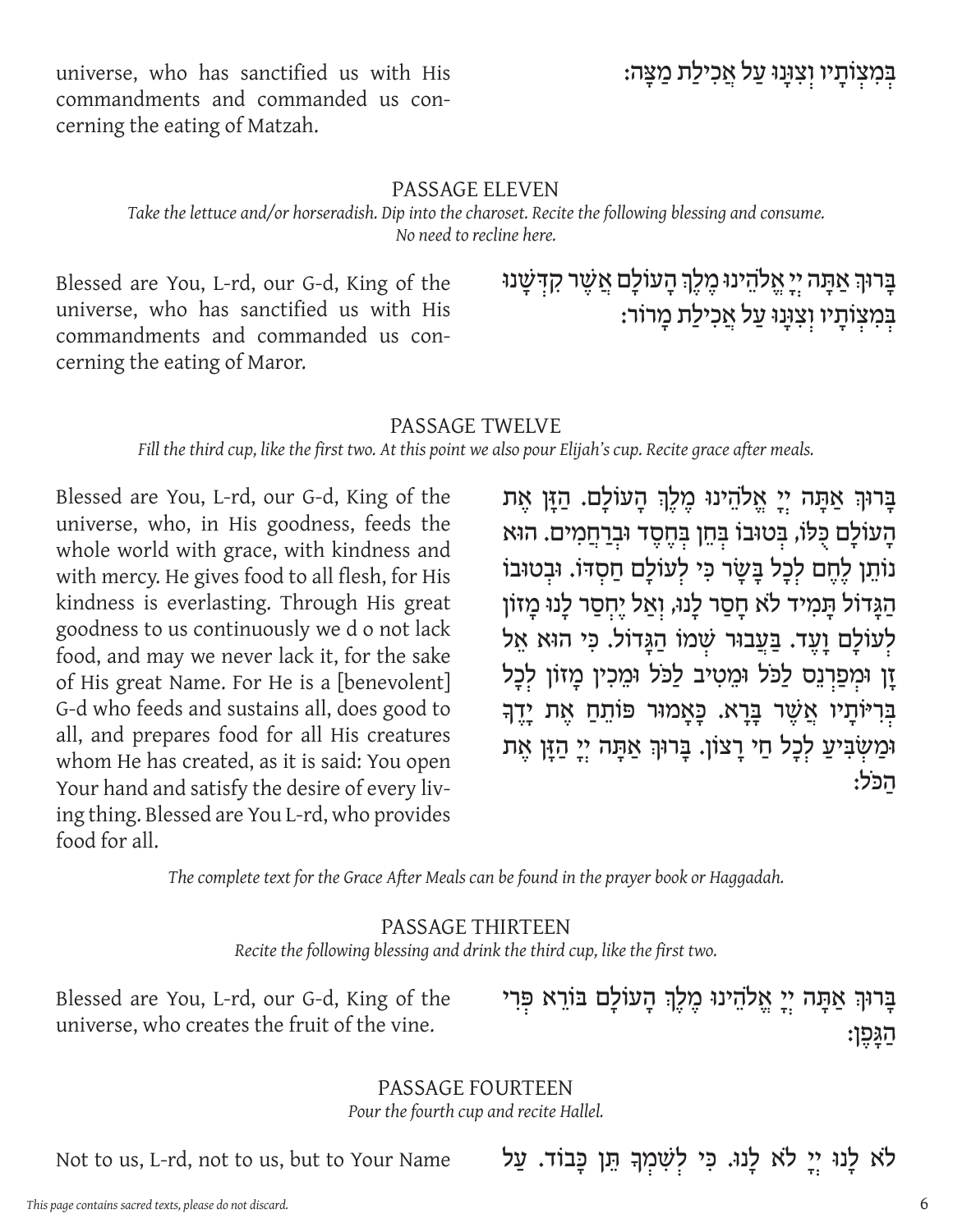give glory, for the sake of Your kindness and Your truth. Why should the nations say, "Where, now, is their G‑d?" Our G‑d is in heaven, whatever He desires, He does. Their idols are of silver and gold, the product of human hands: they have a mouth, but cannot speak; they have eyes, but cannot see; they have ears, but cannot hear; they have a nose, but cannot smell; their hands cannot feel; their feet cannot walk; they can make no sound with their throat. Like them should be their makers, everyone that trusts in them. Israel, trust in the L-rd! He is their help and their shield. House of Aaron, trust in the L-rd! He is their help and their shield. You who fear the L-rd, trust in the L-rd! He is their help and their shield.

The L-rd, mindful of us, will bless. He will bless the House of Israel; He will bless the House of Aaron; He will bless those who fear the L-rd, the small with the great. May the L-rd increase [blessing] upon you, upon you and upon your children. You are blessed unto the L-rd, the Maker of heaven and earth. The heavens are the heavens of the L-rd, but the earth He gave to the children of man. The dead do not praise G‑d, nor do those that go down into the silence [of the grave]. But we will bless G-d, from now to eternity. Halleluyah Praise G‑d.

I love the L-rd, because He hears my voice, my prayers. For He turned His ear to me; all my days I will call [upon Him]. The pangs of death encompassed me, and the agonies of the grave came upon me, trouble and sorrow I encounter and I call u upon the Name of the L-rd: Please, L-rd, deliver my soul! The L-rd is gracious and just, our G-d is compassionate. The L-rd watches over the simpletons; I was brought low and He saved me. Return, my soul, to your rest, for the L-rd has dealt

ְחַסְדְּךָ עַל אֲמִתֶּךְּ: לָמָּה יֹאמִרוּ הַגּוֹיִם. אַיֵּה נָ א אֱ ֹלהֵ יהֶ ם: וֵ אֹלהֵ ינּו בַ ּשָׁ מָ יִ ם. ּכֹל אֲ ׁשֶ ר חָ פֵ ץ : עֲשָׂה: עֲצַבֵּיהֶם כֶּסֶף וְזָהָב. מַעֲשֵׂה יְדֵי אָדָם ּפֶּה לָהֶם וְלֹא יִדַבֵּרוּ. עֵינַיִם לָהֶם וְלֹא יִרְאוּ: ּאָזְנַיִם לָהֶם וְלֹא יִשְׁמָעוּ. אַף לָהֶם וִלֹא יִרִיחוּן: יִ דֵיהֶם וְלֹא יִמְישׁוּן. רַגְלֵיהֶם וְלֹא יִהַלֵּכוּ. לֹא ְיֶ ה ְ ּגּו ּבִ ג ְ רֹונָ ם: ּכ ְ מֹוהֶ ם יִ היּו עֹׂשֵ יהֶ ם. ּכֹל אֲ ׁשֶ ר ַ בֹּטֵחַ בָּהֶם: יִשְׂרָאֵל בִּטַח בַּיִיָ. עֶזָרָם וּמָגִנָּם ְ הּוא: ּבֵ ית אַ הֲ רֹן ּבִ ט ְ חּו ּבַ י ְ יָ . עֶ זרָ ם ּומָ גִ ּנָ ם הּוא: ְיִ ר ְאֵ י י ְ יָ ּבִ ט ְ חּו ּבַ י ְ יָ . עֶ זרָ ם ּומָ גִ ּנָ ם הּוא:

יִי זְכָרָנוּ יְבָרֵךְ. יְבָרֵךְ אֶת בֵּית יִשְׂרָאֵל. יְבָרֵךְ ּאֶת בֵּית אַהֲרֹן: יִבָרֵךְ יִרְאֵי יִיָ. הַקְטַוִּים עִם הַגְּדֹלִים: יֹסֵף יְיָ עֲלֵיכֶם. עֲלֵיכֶם וְעַל בְּנֵיכֶם: בְּרוּכִים אַתֶּם לַיִיָ. עֹּשֵׂה שָׁמַיִם וָאָרֶץ: הַשָּׁמַיִם ְשָׁמַיִם לַיְיָ. וְהָאָרֵץ נָתַן לִבְנֵי אָדָם: לֹא הַמֵּתִים ְי ְהַ ל ְ לּו יָ ּה. ו ְ ֹלא ּכָ ל יֹור ְ דֵ י דּומָ ה: וַ אֲ נַ ח ְ נּו נבָ רֵ ְך יָ ּה. ְ מֵ עַ ּתָ ה ו ְ עַ ד עֹולָ ם. הַ ללּויָ ּה:

אָהַבְתִּי כִּי יִשְׁמַע יִיָ אֶת קוֹלִי תַּחֲנוּנָי: <sup>ּ</sup>כִּי הִטָּה אֲזְנוֹ לִי. וּבְיָמַי אֵקְרָא: אֲפָפוּנִי חֵבְלֵי ְ מָ וֶ ת. ּומ ְ צָ רֵ י ׁש ְ אֹול מ ְ צָ אּונִ י. צָ רָ ה ו ְ יָ גֹון אֶ מצָ א: וּבְשֵׁם יְיָ אֶקְרָא. אָנָּה יְיָ מַלְּטָה נַפְשִׁי: חַנּוּן ְיָ וְצַדִּיק. וֵאלֹהֵינוּ מִרַחֵם: שֹׁמֵר פְּתָאיִם יְיָ. ַ יַלֹּוֹתִי וְלִי יְהוֹשִׁיעַ: שׁוּבִי נַפְשִׁי לִמְנוּחֲיִכְי. כִּי ַיְיָ גָּכַוּל עֲלָיִכִי: כִּי חִלַּצְתָּ נַפִשְׁי מִכְּוֶת. אֶת עֵינִי ִמְ דִּמְעָה. אֶת רַגִלִי מִדֶּחִי: אֶתְהַלֵךְ לִפְנֵי יְיָ.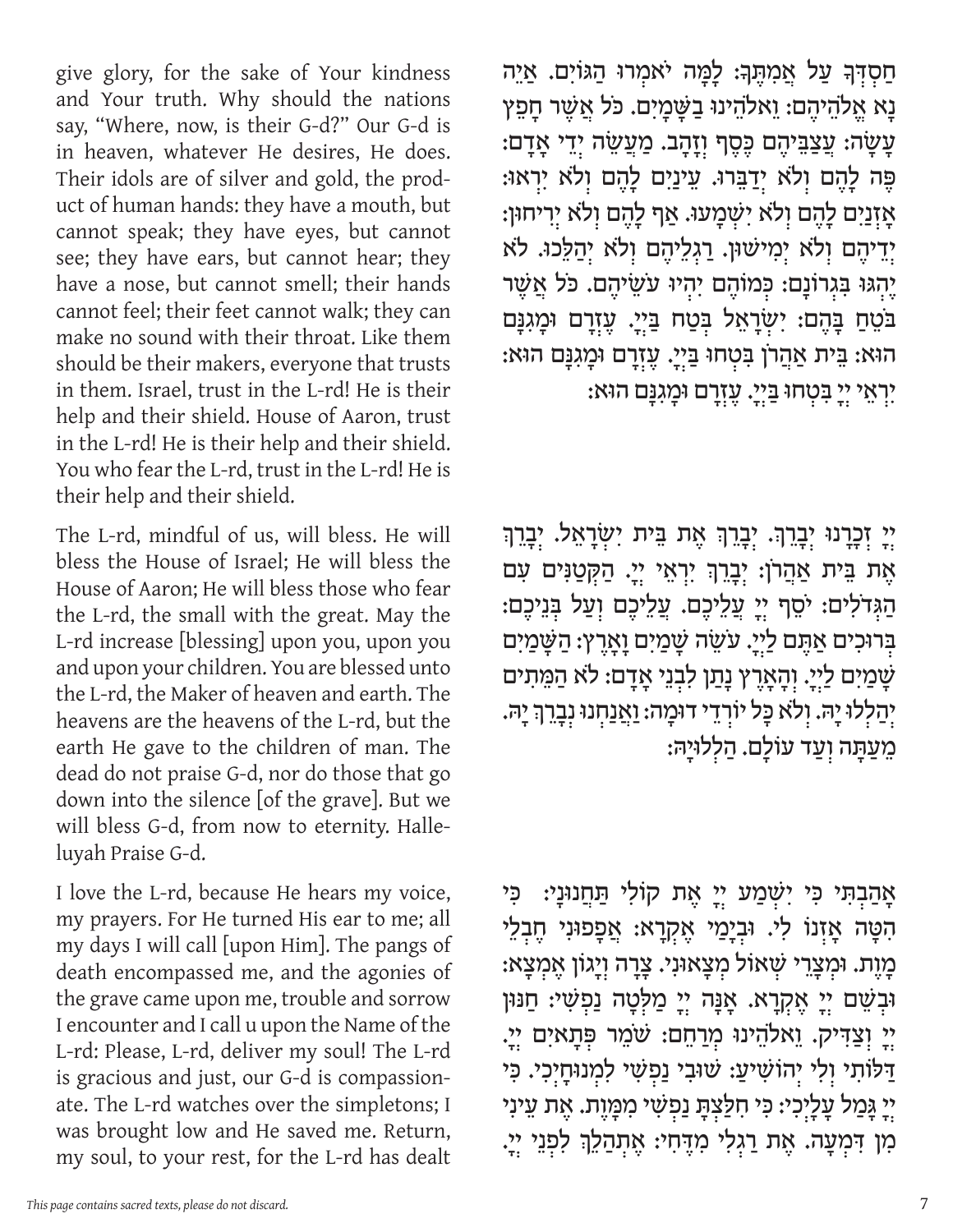kindly with you. For You have delivered my soul from death, my eyes from tears, my foot from stumbling. I will walk before the L-rd in the lands of the living. I had faith even when I said, "I am greatly afflicted;" [even when] I said in my haste, "All men are deceitful."

What can I repay the L-rd for all His kindness to me? I will raise the cup of salvation and call upon the Name of the L-rd. I will pay my vows to the L-rd in the presence of all His people. Precious in the eyes of the L-rd is the death of His pious ones. I thank you, L-rd, for I am Your servant. I am Your servant the son of Your handmaid, You have loosened my bonds. To You I will bring an offering of thanksgiving, and I will call upon the Name of the L-rd. I will pay my vows to the L-rd in the presence of all His people, in the courtyards of the House of the L-rd, in the midst of Jerusalem. Halleluyah Praise G‑d.

Praise the L-rd, all nations! Extol Him, all peoples! For His kindness was mighty over us, and the truth of the L-rd is everlasting. Halleluyah Praise G‑d.

Give thanks to the L-rd, for He is good, for His kindness is everlasting.

Let Israel say [it], for His kindness is everlasting.

Let the House of Aaron say [it], for His kindness is everlasting.

Let those who fear the L-rd say [it], for His kindness is everlasting.

Out of narrow confines I called to G‑d; G‑d answered me with abounding relief. The L-rd is with me, I will not fear what can man do to me? The L-rd is with me, through my helpers, and I can face my enemies. It is better to rely on the L-rd, than to trust in man. בְּאַרְצוֹת הַחַיִּים: הֶאֱמַנִתְי כִּי אֲדַבֵּר. אֲנִי עֲנִיתִי ְמ ְ אֹד: אֲ נִ י אָ מַ ר ְּתִ י ב ְחָ פזִ י. ּכָ ל הָ אָ דָ ם ּכֹזֵ ב:

מָה אַשִׁיב לַיְיָ. כַּל תַּגְמוּלוֹהִי עֲלָי: כּוֹס יִשׁוּעוֹת ְ אֶ ּשָׂ א. ּוב ְ ׁשֵ ם י ְ יָ אֶ ק ְ רָ א: נ ְ דָ רַ י לַ י ְ יָ אֲ ׁשַ לֵ ם. נֶ גּדָ ה וָא לִכָל עַמּוֹ: יָקָר בִּעֵינֵי יִיָ. הַמָּוִתָה לַחֲסִידָיו: אָנָּה יְיָ כִּי אֲנִי עַבְדֶךָ. אֲנִי עַבְדָּךָ בֶּן אֲמָתֵךָ פִּתַּחָתָ לְמוֹסֵרָי: לְךָ אֵזְבַּח זֵבַח תּוֹדָה. וּבִשֵׁם :יֵ אֶקְרָא: נִדָרַי לַיִי אֲשַׁלֵם. נֶגְּדָה נָּא לִכָל עַמּוֹ: ִבְּחַצְרוֹת בֵּית יִיָ. בְּתוֹכֵכִי יִרוּשָׁלָיִם. הַלְלוּיָהּ:

ּהַלְלוּ אֶת יִיָ כָּל גּוֹיִם. שַׁבְּחוּהוּ כָּל הָאָמִים: ۚכִּי גָבַר עָלֵינוּ חַסְדּוֹ. וֶאֱמֶת יִיַ לְעוֹלָם. הַלְלוּיָהּ:

ְ הֹודּו לַ י ְ יָ ּכִ י טֹוב. ּכִ י ל ְ עֹולָ ם חַ סּדֹו:

יֹאמַר נָא יִשְׂרָאֵל. כִּי לְעוֹלָם חַסְדֹו:

יֹאמִרוּ נָא בֵּית אַהֲרֹן. כִּי לְעוֹלָם חַסְדּוֹ:

יֹאמִרוּ נָא יִרְאֵי יִיָ. כִּי לְעוֹלָם חַסְדֹו:

ְ מִ ן הַ ּמֵ צַ ר קָ רָ אתִ י יָ ּה. עָ נָ נִ י ּבַ ּמֶ ר ְ חַ ב יָ ּה: ייָ לִ י ֹלא אִירַא. מַה יַעֲשֶׂה לִי אַדַם: יִיַ לִי בְּעוֹזְרַי. וַאֲנִי ּאֶרְאֶה בְשֹׁנְאָי: טֹוֹב לַחֲסׂוֹת בַּיִיָ. מִבְּטֹחַ בַּאָדָם: ְטֹוֹב לַחֲסוֹת בַּיְיָ. מִבְּטֹחַ בִּנְדִיבִים: כָּל גּוֹיִם ּ סְבַבוּנִי. בְּשֵׁם יְיַ כִּי אֲמִילַם: סַבּוּנִי גַם סִבֲבוּנִי.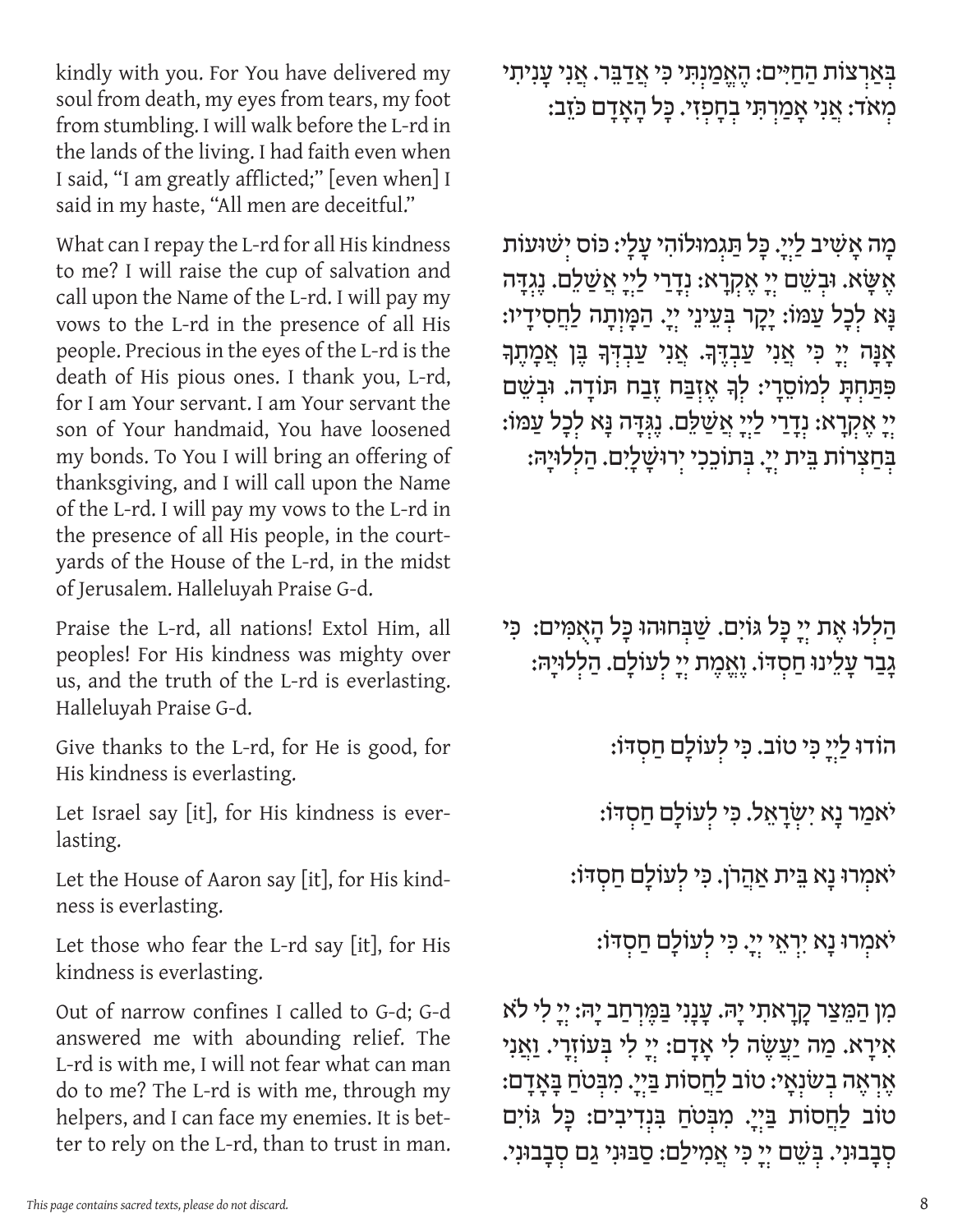It is better to rely on the L-rd, than to trust in nobles. All nations surround me, but I cut them down in the Name of the L-rd. They surrounded me, they encompassed me, but I cut them down in the Name of the L-rd. They surrounded me like bees, yet they are extinguished like a fire of thorns; I cut them down in the Name of the L-rd. You [my foes] pushed me again and again to fall, but the L-rd helped me. G-d is my strength and song, and this has been my salvation. The sound of joyous song and salvation is in the tents of the righteous: "The right hand of the L-rd performs deeds of valor. The right hand of the L-rd is exalted; the right hand of the L-rd performs deeds of valor!" I shall not die, but I shall live and relate the deeds of G‑d. G‑d has chastised me, but He did not give me over to death. Open for me the gates of righteousness; I will enter them and give thanks to G-d. This is the gate of the L-rd, the righteous will enter it.

I thank You for You have answered me, and You have been a help to me. I thank You for You have answered me, and You have been a help to me. The stone scorned by the builders has become the main cornerstone. The stone scorned by the builders has become the main cornerstone. This was indeed from the L-rd, it is wondrous in our eyes. This was indeed from the L-rd, it is wondrous in our eyes. This day the L-rd has made, let us be glad and rejoice on it. This day the L-rd has made, let us be glad and rejoice on it.

O L-rd, please help us! O L-rd, please help us!

O L-rd, please grant us success! O L-rd, please grant us success!

Blessed is he who comes in the Name of the L-rd; we bless you from the House of the ְּב ְׁשֵ ם י ְ יָ ּכִ י אֲ מִ ילַ ם: סַ ּבּונִ י כִ ד ְ בֹורִ ים. ּדֹעֲ כּו ּכאֵ ׁש קוֹצִים. בְּשֵׁם יִיָ כִּי אֲמִילַם: דָּחֹה דְחִיתַנִי לִנְפֹּל. וַיִי עֲזָרָנִי: עֲזִי וְזִמְרָת יָהּ. וַיִּהִי לִי לִישׁוּעָה: קוֹל ּרְנָּה וְישׁוּעָה בְּאָהֲלֵי צַדִּיקִים. יְמִין יִיָ עֹשֲׂה חָיִל: יִמִין יִי ְרוֹמֵכָּוּה. יְמִין יִיָ עֹשָׂה חָיִל: לֹא אָמוּת כִּי ּאֶחְיֶה. וַאֲסַפֵּר מַעֲשֵׂי יָהּ: יַסּוֹר יִסְרַנִּי יָהּ. וִלַמֲזֵת לֹא נְתָנָנִי: פִּתְחוּ לִי שַׁעֲרֵי צֶדֶק. אָבֹא בַם אוֹדֵה יָהּ: זֶה הַשַּׁעַר לַיְיָ. צַדִּיקִים יָבֹאוּ בוֹ:

אוֹדְךָ כִּי עֲנִיתָנִי. וַתְּהִי לִי לִישׁוּעָה: אוֹדְךָ כִּי ְעֲנִיתֲנִי. וַתְּהִי לִי לִישׁוּעֲה: אֵבֵן מָאֲסוּ הַבּוֹנִים. הָיָתָה לְרֹאשׁ פִּנָּה: אֶבֶן מָאֲסוּ הַבּוֹנִים. הָיִתָה לְרֹאֹשׁ פִּנָּה: מֵאֵת יְיָ הָיְתָה זֹאת. הִיא נִפְלַאת בְּעֵינֵינוּ: מֵאֵת יִי הָיִתָה זֹאת. הִיא נִפְלַאת : בְּעֵינֵינוּ: זֶה הַיּּוֹם עַשַׂה יִיַ. נַגְילַה וְנִשְׂמְחַה בוֹ ֶזֶה הַיּּוֹם עֲשָׂה יְיָ. נַגִילַה וְנִשְׂמְחָה בוֹ:

: אָנָא יִי הוֹשִׁיעָה נַא: אָנָא יִי הוֹשִׁיעָה נַא

ּנָא יְיָ הַצְלִיחָה נָּא: אָנָא יְיָ הַצְלִיחָה נָּא:

בָרוּךְ הַבָּא בְּשֵׁם יְיָ. <u>בִּר</u>כְנוּכֶם מִבֵּית יְיָ: בָּרוּךְ הַבָּא בִּשֵׁם יִיָ. בֵּרַכְנוּכֶם מִבֵּית יִיָ: אֵל יִיָ וַיָּאֶר